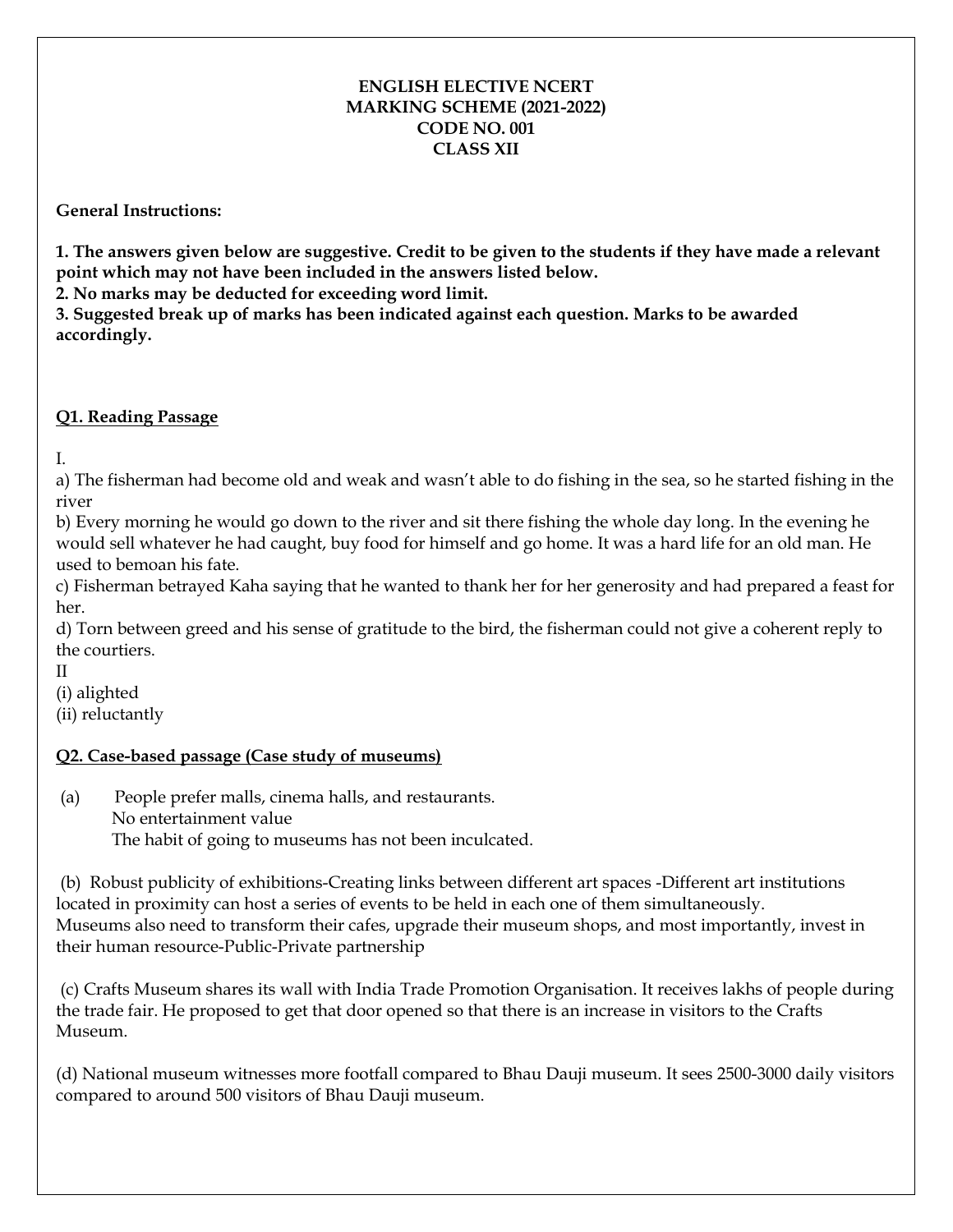# **3. Writing Skills**

Format-1mark (heading +by line/ salutation )

Content- 2 marks

Expression- 2 marks (grammatical accuracy, vocabulary, coherence, fluency) Credit to be given to the candidate's creativity in presentation of ideas, appropriate use of language and skills of reasoning.

Speech- Value points:

Recent pandemic crisis got youngsters to teach technology to parents,grand-parents; students like Greta Thunberg's protest against callous attitude of governments, statesmen etc.

Report Value points:

Details of the date, time, venue, chief guest must be included; use of passive voice and a formal tone in the writing must be present.

# **4.Applied Grammar**

(i)Lata said, she would not go to the party unless her mother bought her a new dress.

(ii) I would have met you at the airport if my car had been working.

(iii) My uncle would refer to my dog as 'the wolf' when he used to visit

(iv) Fifty years ago, cars were not as fast as they are nowadays

(v) Some shops really put in effort to help you.

(vi) Have you got a belt that is less expensive than this one?

# **Literature**

5.(a) wanted to save himself from the embarrassment of facing the mess of American Judaism in front of his wife

Jewish laws and customs being distorted- no regard for Jewishness

(b)- though poor origin, but self taught, was considered a prodigy in his childhood Treated rabbis, refugees and Jewish writers without charge

6.

(a) Psaltery – stringed instrument, refers to sounds of nature, wind plays through leaves, chirping of birds. (b) poem of the tower clock- neither a Shakespearean tower nor a Hazlittian sundial- neither mechanical nor cosmic time- more about human relationships, making and unmaking in the course of time, tangible human relations, forging alliances, different communities at strife and bonding- it is about communities at peace or strife-narrow mentalities' clashes -time rejoins them and makes them.

(c) poet feels he has grown so old, that he is no longer young and active like the Swans- Swans can move around with full of energy as they were some nineteen autumns back- they still could go around carefree with no worries, but he feels it's no more the same with him-time has gradually decayed his youthful and robust body, while the swans are still the same, full of life.

7.

- novels induce liveliness in the readers where the other books are not proficient enough- Reading regular books indicate reading messages or gathering news that is being read over the radio- one can feel happy or sad